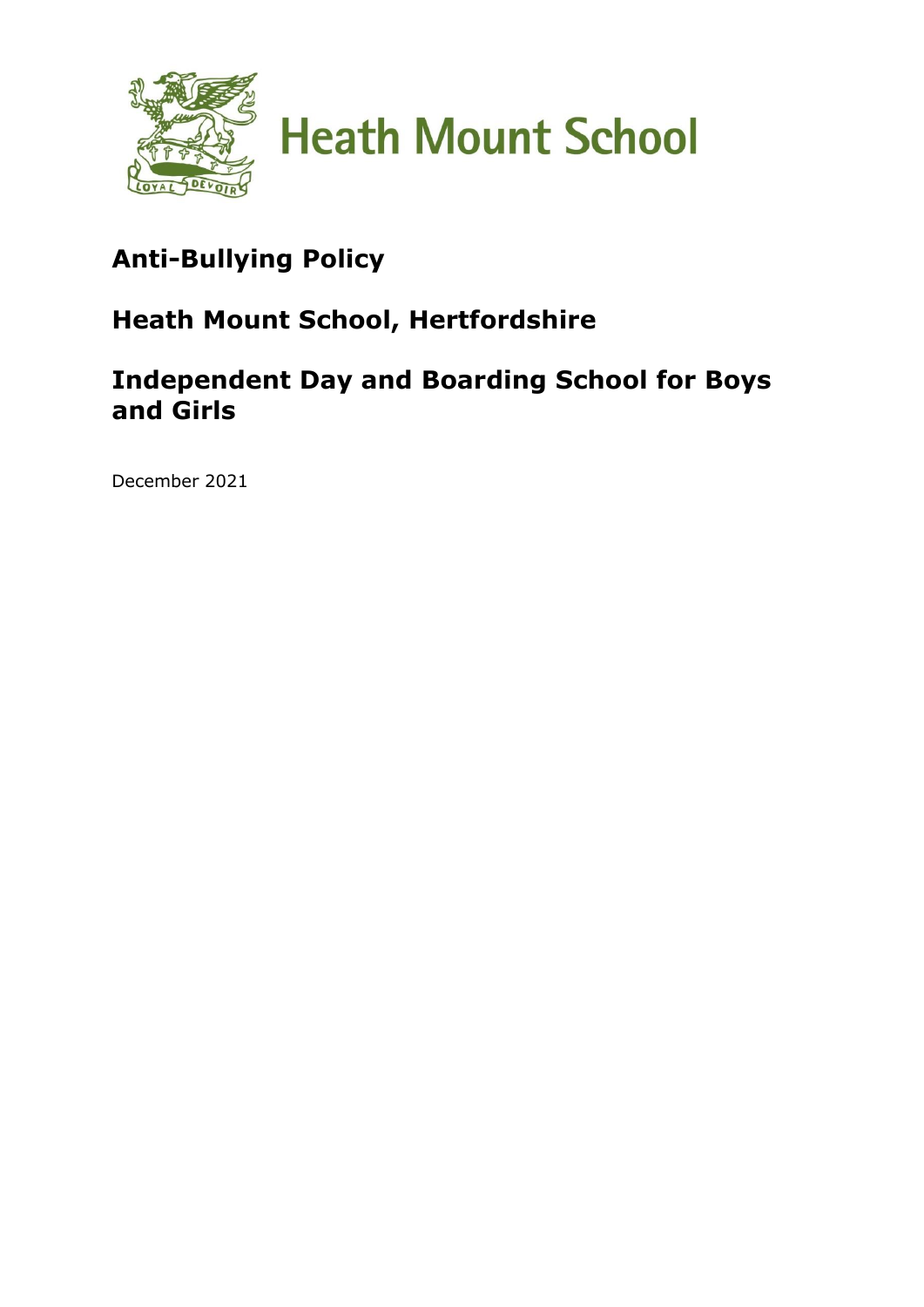# 1 **Policy statement**

- 1.1 This policy applies to all pupils at Heath Mount School ('the School') irrespective of their age and whether or not a pupil is in the care of the School when / if the bullying behaviour occurs.
- 1.2 This policy has been authorised by the Governors and is addressed to all members of staff and volunteers. It is a whole school policy, including the Early Years Foundation Stage (EYFS) provision. It is available to staff via the policy file on the staff server and in hard copy in the staff rooms. It is also available on the School's website and on request from the School Office. This policy can be made available in large print or other accessible format if required.

# 2 **Scope**

- 2.1 This policy applies to all pupils at the School and at all times when a pupil is:
	- 2.1.1 In or at School;
	- 2.1.2 Wearing School uniform or representing the School;
	- 2.1.3 Travelling to or from the School;
	- 2.1.4 On School associated trips; or
	- 2.1.5 Associated with the School at any time.
	- 2.1.6 In the care of the School or not and the School becomes aware of an incident of bullying.
- 2.2 This policy shall also apply in circumstances where failing to apply the policy may:
	- 2.2.1 Impact the health, safety or wellbeing of a member of the School community or a member of the public;
	- 2.2.2 Impact the orderly running of the School;
	- 2.2.3 Bring the School into disrepute.

#### 3 **Regulatory Framework:**

- 3.1 This policy has been drawn up with assistance from guidance issued by the Department for Education (DfE), *Preventing and tackling bullying* (July 2017) and will be reviewed against any new government advice issued from time to time. Further, this Policy also has regard to the following:
	- 3.1.1 Keeping Children Safe in Education (September 2021);
	- 3.1.2 Working together to safeguard children 2018 (DfE, updated December 2020);
	- 3.1.3 Information Sharing Advice for Safeguarding practitioners (DfE, July 2018);
	- 3.1.4 Relationships Education, Relationships and Sex Education and Health Education guidance (DfE, June 2019);
	- 3.1.5 Advice and Guidance: how Can we Stop Prejudice based Bullying in Schools (Equality and Human Rights Commission);
	- 3.1.6 Sexual Violence and Sexual Harassment Between Children in Schools and Colleges (September 2021);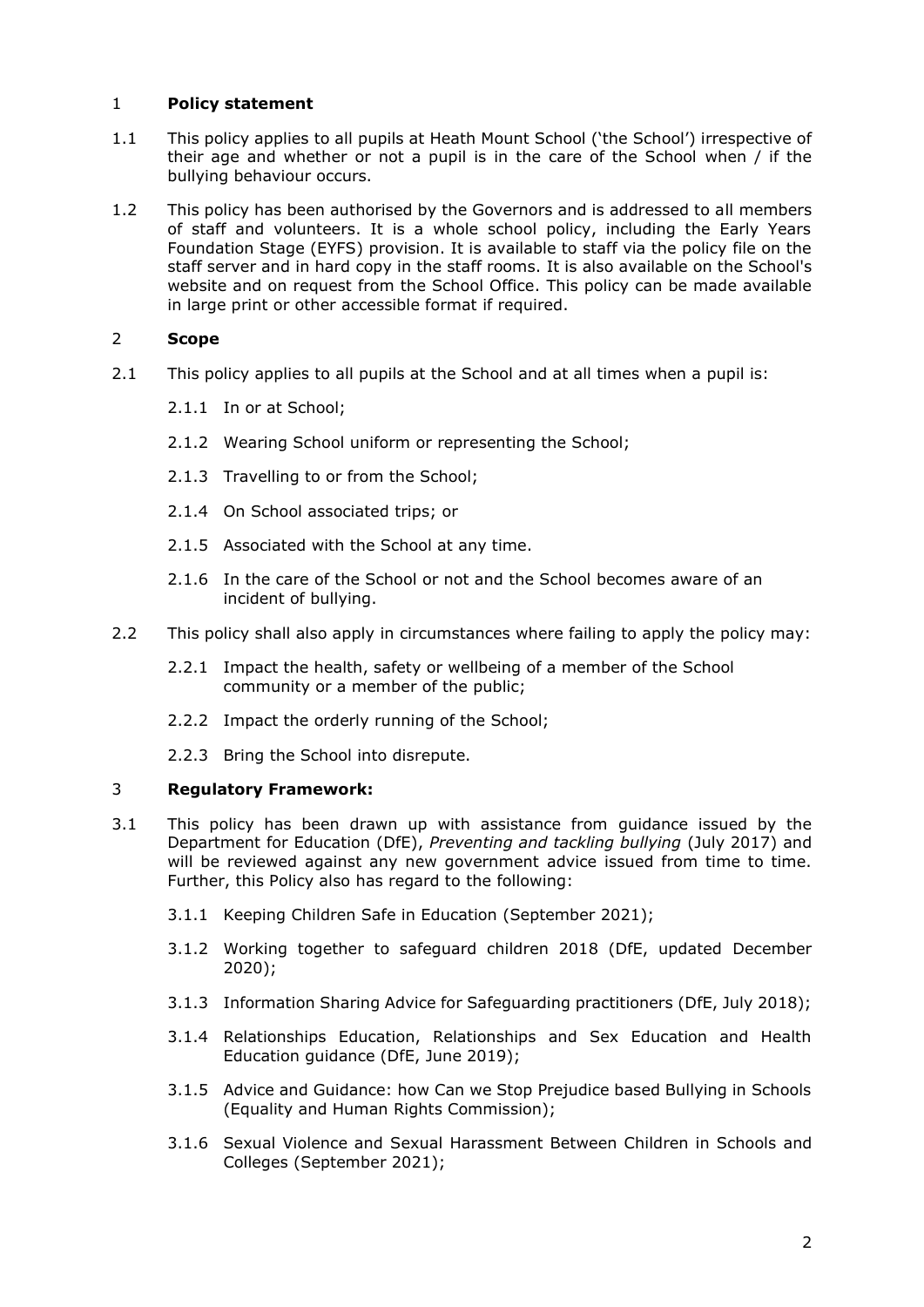- 3.1.7 Sharing nudes and semi-nudes: advice for education settings working with children and young people (DCMS and UKIS, December 2020).
- 3.2 **Additional advisory materials for parents and staff:** The DfE also from time to time publishes additional advisory material. These can be found at:

<https://www.gov.uk/government/publications/preventing-and-tackling-bullying> and currently include:

- 3.2.1 *[Cyber Bullying: Advice for Head teachers and School Staff;](https://www.gov.uk/government/publications/preventing-and-tackling-bullying)*
- 3.2.2 *[Advice for Parents and Carers on Cyber Bullying.](https://www.gov.uk/government/publications/preventing-and-tackling-bullying)*
- 3.3 There are also a wealth of websites and social media feeds which are a rich and regularly updated source of advice which we pass on to pupils and parents. The following websites provide a useful and regularly updated source of information and advice:
	- 3.3.1 [Changing Faces;](https://www.changingfaces.org.uk/about-changing-faces/)
	- 3.3.2 [Stonewall / Acceptance without exception;](https://www.stonewall.org.uk/resources/acceptance-without-exception-worldwide-2016)
	- 3.3.3 [Show Racism the Red Card;](https://www.theredcard.org/)
	- 3.3.4 [Anne Frank Trust;](https://annefrank.org.uk/)
	- 3.3.5 [Thinkuknow;](https://www.thinkuknow.co.uk/)
	- 3.3.6 [Childnet International;](https://www.childnet.com/)
	- 3.3.7 [Digizen;](https://www.digizen.org/)
	- 3.3.8 [Equality and Human Rights commission: Advice and Guidance: how can](https://www.equalityhumanrights.com/en/advice-and-guidance/how-can-we-stop-prejudice-based-bullying-schools)  [we stop prejudice-based bullying in Schools.](https://www.equalityhumanrights.com/en/advice-and-guidance/how-can-we-stop-prejudice-based-bullying-schools)

#### 4 **Aims**

- 4.1 The expectation at the School is that people will at all times behave in an appropriate, fair and friendly manner towards each other, in accordance with the School's central principles. Through the operation of this policy we aim:
	- 4.1.1 To actively promote and safeguard the welfare of pupils at the School, creating a safe and secure environment whereby all pupils can learn and thrive free from fear and anxiety;
	- 4.1.2 To maintain and drive a positive and supportive culture among all pupils and staff throughout the School, developing an ethos in which bullying is regarded as unacceptable;
	- 4.1.3 To deter bullying behaviour, detect it when it occurs, and deal with it promptly and on a case-by-case basis using disciplinary sanctions. Where possible, those demonstrating bullying behaviour of any sort will be supported in learning different ways of behaving;
	- 4.1.4 To promote a consistent response to any bullying incident that may occur and;
	- 4.1.5 To help to promote a whole-school culture of openness, safety , equality and protection from all forms of harm and abuse to comply with the School's duties under the Equality Act 2010.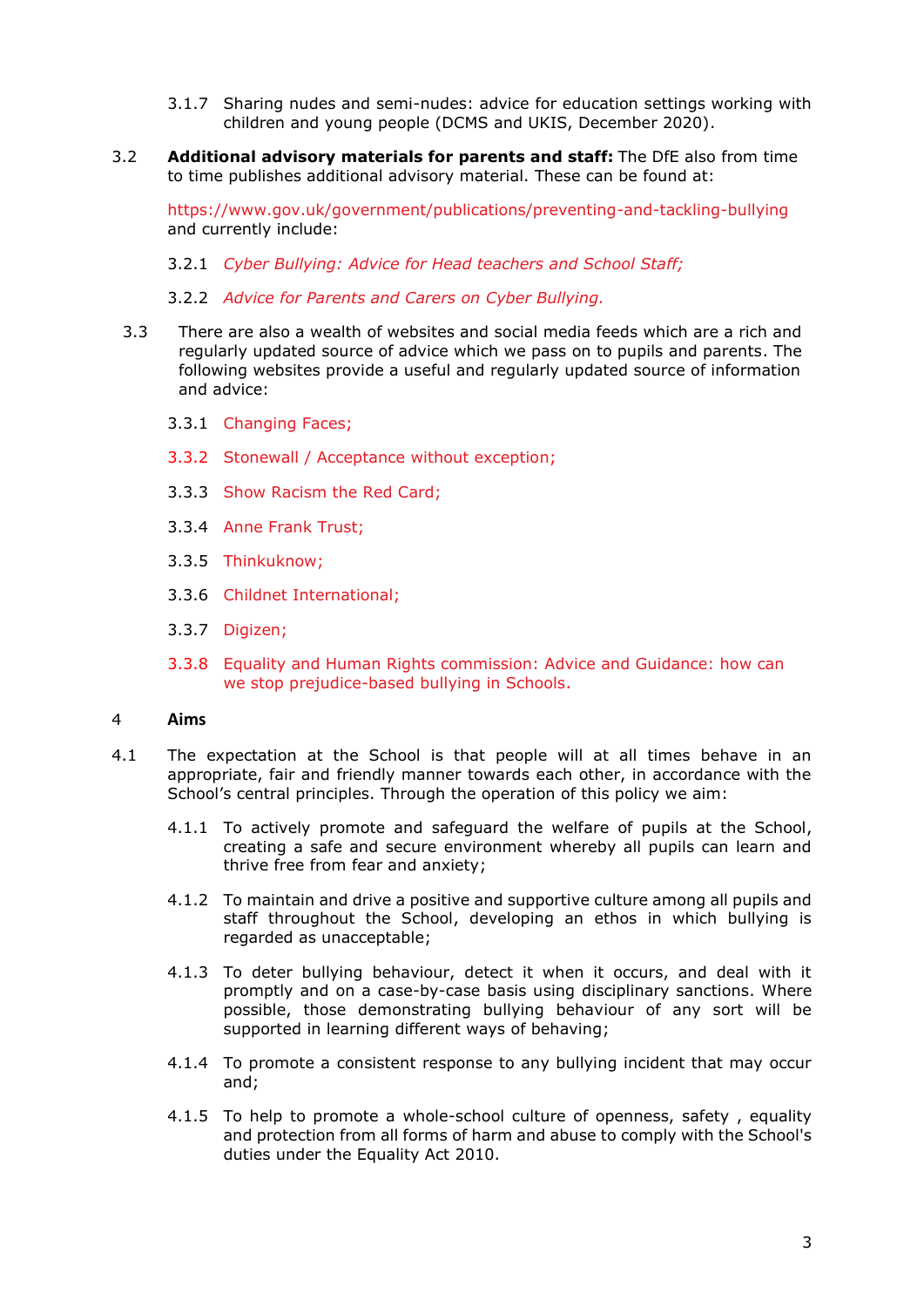4.2 This policy forms part of the School's whole-school approach to promoting child safeguarding and wellbeing, which seeks to ensure that the best interests of pupils underpins and is at the heart of all decisions, systems, processes and policies.

# 5 **Bullying**

- 5.1 Bullying is not confined to any particular sex, age, ethnicity or occupation. In UK schools, bullying is thought to affect many thousands of pupils. Bullying can cause severe unhappiness, psychological damage and even suicide.
- 5.2 Bullying behaviour is always unacceptable and will not be dismissed as being normal between young people, as "banter", 'boys will be boys' or simply "part of growing up". No-one deserves to be the victim of bullying and everyone deserves to be treated with respect. Pupils who are the victims of bullying will be supported. Bullying will not be tolerated at the School because:
	- 5.2.1 it is harmful to the person who is bullied, to those who engage in bullying behaviour, and those who support them. It can be a barrier to learning and, in some cases, can lead to lasting psychological damage, depression and even suicide;
	- 5.2.2 it interferes with a pupil's right to enjoy his / her learning and leisure time free from intimidation;
	- 5.2.3 it is contrary to all the School's aims and values, our internal culture and the reputation of the School.
- 5.3 The School aims to make all those connected with the School aware of its policy on and opposition towards bullying, making clear each person's responsibilities regarding the prevention of bulling in School.
- 5.4 This policy will apply to bullying behaviour outside of the School of which the School becomes aware.

# 6 **Bullying behaviour**

- 6.1 Bullying is behaviour by an individual or group that:
	- 6.1.1 intentionally hurts another individual or group either physically or emotionally;
	- 6.1.2 Is repeated over time; and
	- 6.1.3 There is an imbalance of power between the perpetrator and the victim, whether that be a physical, psychological or intellectual imbalance, or by the perpetrator having the capacity to socially isolate the victim. This means it is hard for those being bullied to defend themselves.
- 6.2 Bullying is behaviour which harasses, humiliates, intimidates or oppresses other people. It can take the form of abuse towards a person or property, verbal criticism, teasing, taunting, psychological pressure or sexual harassment. Although sometimes occurring between two individuals in isolation, it quite often takes place in the presence of others. Bullying can involve manipulating a third party to tease or torment someone, or actions that fall short of direct participation, for example, where someone encourages others to bully, or joins in with laughing at a victim. It is often hidden or subtle but can also be overt and intimidating. Bullying can be motivated by actual differences between children or perceived differences.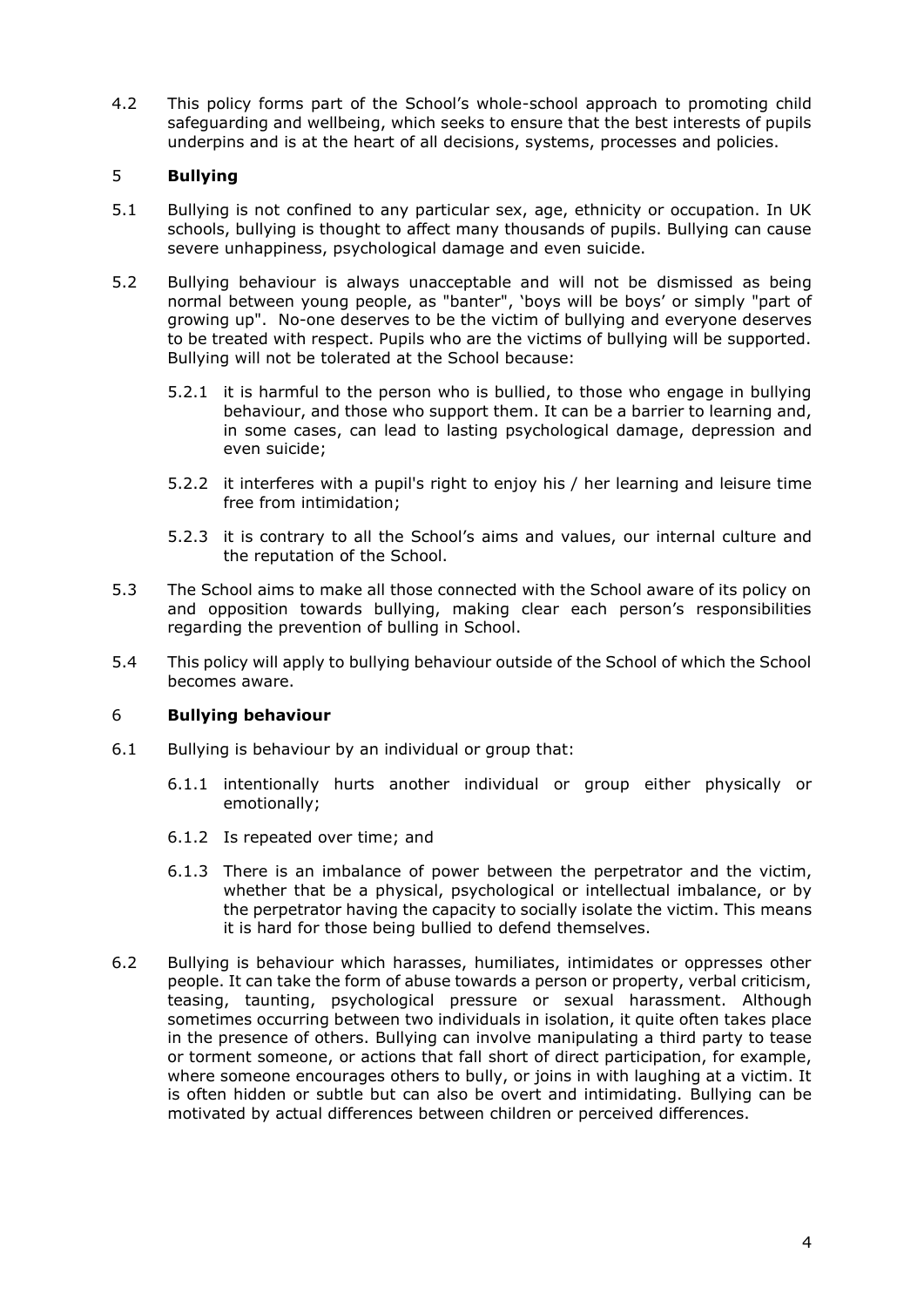- 6.3 Bullying may be:
	- 6.3.1 **Physical**: hitting, kicking, pushing people around, spitting; taking, damaging or hiding possessions; setting someone else up so that they get the blame for a breach of School rules.
	- 6.3.2 **Verbal**: name-calling, taunting, teasing, insulting, harassment or demanding money;
	- 6.3.3 **Non**-**verbal abuse**: hand signs or text messages (see also cyberbullying below);
	- 6.3.4 **Emotional Abuse**: manipulating or controlling someone, making silent, hoax or abusive calls;
	- 6.3.5 **Exclusionary Behaviour**: intimidating, isolating or excluding a person from a group, activity or place;
	- 6.3.6 **General Unkindness**: spreading rumours or writing unkind notes, offensive graffiti, gossiping, mobile phone texts, calls or emails;
	- 6.3.7 **Initiation / hazing type behaviour**: rituals which may include but is not limited to activities involving harassment, abuse or humiliation used as a way of initiating someone into a group;
	- 6.3.8 **Low level disruptive behaviour**: 'banter' or 'horseplay' over a prolonged period of time;
	- 6.3.9 **Cyberbullying:** bullying that takes place using technology (see paragraph 6.5 below);
	- 6.3.10 **Prejudice-based bullying**: bullying that is motivated by actual or perceived differences between children, e.g.: where a child is adopted, in care or has caring responsibilities;
	- 6.3.11 **Harmful Sexual Behaviours**: includes sexual harassment and sexual violence:
		- (a) sexual comments, such as telling sexual stories. Making lewd comments, making sexual remarks about clothes and appearance and calling someone sexualised names;
		- (b) Sexual jokes or taunting;
		- (c) Physical behaviour, e.g.: deliberately brushing against someone, interfering with their clothes, displaying pictures, photos or drawings of a sexual nature;
		- (d) Online sexual harassment which may include: non-consensual sharing of sexual images and videos (sharing nudes or semi-nudes images and videos; otherwise known as sexting or youth produced sexual imagery); inappropriate sexual comments on social media; exploitation; coercion and threats and upskirting. Incidents of sexual harassment will be investigated to ensure they are not part of a wider pattern of sexual harassment and / or sexual violence;
		- (e) Sexual violence: sexual offences under the Sexual Offences Act 2003. Specifically, rape, assault by penetration, sexual assault and causing someone to engage in sexual activity without consent.
	- 6.3.12 Discrimination-based bullying may also be: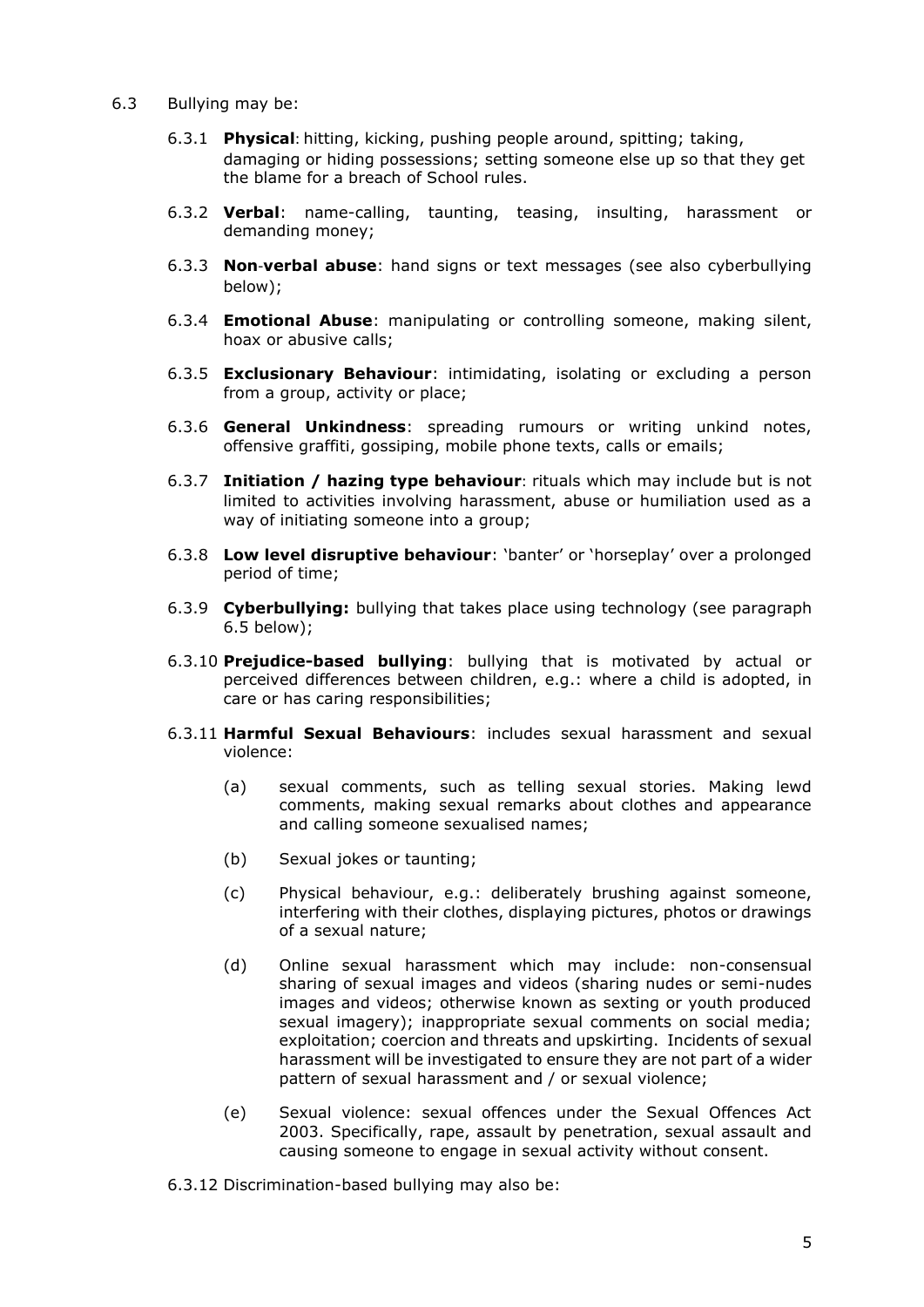- (a) sexist: related to a person's gender or gender reassignment;
- (b) racist, or regarding someone's religion, belief or culture;
- (c) related to a person's sexual orientation (homophobic bullying);
- (d) related to a person's age;
- (e) related to pregnancy and maternity;
- (f) related to a person's home circumstances;
- (g) related to a person's disability, special educational needs, learning difficulty, health or appearance;
- (h) related to a person's intellectual or other abilities.
- 6.4 Racial, sexual, transphobic or homophobic bullying and bullying someone because they have a disability are also hate crimes.
- 6.5 **Cyberbullying**: Cyberbullying is bullying that takes place using technology. This may include bullying through the use of mobile electronic devices, social media or gaming sites. An incident of cyberbullying will be dealt with in accordance with the procedures in this policy. See the [Appendix 1](#page-18-0) to this policy for guidance for pupils about cyberbullying. The School's separate Acceptable Use Policy for pupils sets out the School rules about the use of technology including mobile electronic devices. The School limits both the provision and availability of IT hardware and the use of electronic devices by pupils in order to safeguard the School community. Staff are vigilant around the School.
- 6.6 **Intention**: Not all bullying is deliberate or intended to hurt. Some individuals may see their hurtful conduct as "teasing" or "a game" or "for the good of" the other person. These forms of bullying are equally unacceptable but may not be malicious and can often be corrected quickly with advice and without disciplinary sanctions. However, if left unchallenged or dismissed, they can have a wearing and significant impact on the individuals exposed to such behaviour and may lead to a culture of failing to report. This is not a culture the School adopts.
	- 6.7 **Responsibility**: It is everyone's responsibility to ensure, whatever the circumstances, that no-one becomes a victim of bullying. A person may be vulnerable to bullying because of his / her age, physical appearance, nationality, colour, gender, sexual orientation, religion, culture or disability, or because he / she is new in the School, appears to be uncertain or has no friends. He / she may also become a target because of an irrational decision by a bully.
	- 6.8 Bullying causes fear and distress for the victim and may also distract from their schoolwork. It often affects other children who witness the bullying. It may damage the atmosphere of a class or even of the school.
- 6.9 **Legal aspects**: A person who makes a physical or sexual assault on another, or who steals or causes damage to the property of another, commits a criminal offence. Bullying behaviour may also be regarded as threatening behaviour or harassment which can be either a criminal offence or a civil wrong, for both of which there can be leal consequences outside of the school. Certain acts of voyeurism e.g.: upskirting, which typically involves taking a picture under a person's clothing without them knowing, with the intention of viewing parts of their body or clothing not otherwise visible to obtain sexual gratification, or cause the victim humiliation, distress or alarm, are criminal offences Misuse of electronic communications could also be a criminal offence, for example it is an offence to send an electronic communication (such as a text message or email) to another person with the intent to cause distress or anxiety.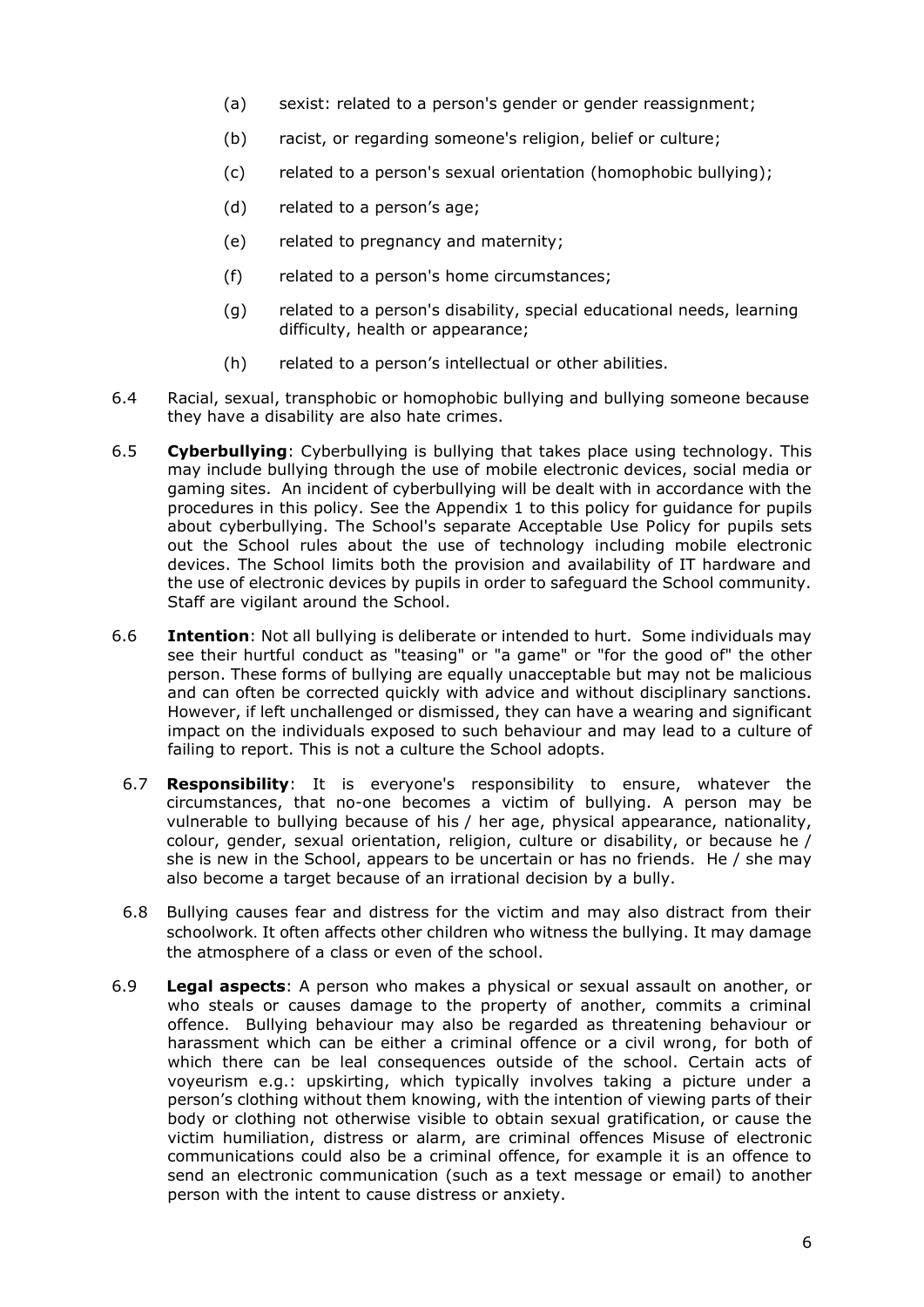# 7 **Safeguarding and peer on peer abuse**

- 7.1 Bullying behaviour is closely connected with pupil wellbeing and therefore may be of such a nature that a safeguarding response is required. Bullying demonstrates a lack of respect for others which can overlap with abusive and harassing behaviour. This in turn can lead to a culture of unacceptable behaviours and an unsafe environment for children. All of this informs the school's zero-tolerance approach, and it is essential that all staff understand the importance of challenging inappropriate behaviours between peers that are actually abusive in nature.
- 7.2 Peer on peer abuse can occur both inside and outside of the School and may not be reported. A one size fits all approach is not appropriate for all pupils. Instead, a contextualised approach is needed for more vulnerable pupils, victims of abuse and pupils with special educational needs and disabilities. Certain behaviours, for example, dismissing sexual harassment as 'just banter', or 'just having a laugh', 'part of growing up' or 'boys will be boys' can lead to a culture of unacceptable behaviours and create an unsafe environment for pupils. In worst case scenarios, dismissing sexual harassment can lead to a culture that normalises abuse and pupils accepting it as normal and not coming forward to report it.
- 7.3 Technology is a significant component in many safeguarding and wellbeing issues. Pupils are at risk of abuse online as well as face-to-face. This can take the form of abusive, harassing and misogynistic messages, the non-consensual sharing of indecent images, particularly around chat groups, and the sharing of abusive images and pornography.
- 7.4 In line with the School's aims and culture of openness and encouragement to report, the School policy and procedures with regard to peer-on-peer abuse are set out in the School's Child Protection and Safeguarding Policy. Concerns about a pupil's welfare because they are the perpetrator or victim of bullying behaviour must be reported in accordance with the Child protection and Safeguarding Policy and procedures and appropriate action taken, taking into account Hertfordshire's Safeguarding Children Board's threshold document. The School will always treat a bullying incident as giving rise to a child protection concern when there is reasonable cause to believe that a child is suffering or likely to suffer significant harm.
- 8 **Signs of Bullying:** this is not an exhaustive list. Changes in behaviour that may indicate that a pupil is being bullied include:
- 8.1 An unwillingness to attend school;
- 8.2 Excessive anxiety, becoming withdrawn or unusually quiet;
- 8.3 Failure to produce work, producing unusually poor work or work that appears to have been copied, interfered with or spoilt by others;
- 8.4 Books, bags, money and other belongings suddenly going 'missing' or are damaged;
- 8.5 Changes to usual routines, for example, wishing to give up certain activities;
- 8.6 Diminished levels of self-confidence;
- 8.7 Frequent visits to the Medical Centre with symptoms which may relate to stress or anxiety, for example, stomach pains or headaches;
- 8.8 Unexplained cuts and bruises;
- 8.9 Frequent absence, erratic attendance or late arrival to class;
- 8.10 Choosing the company of adults rather than peers;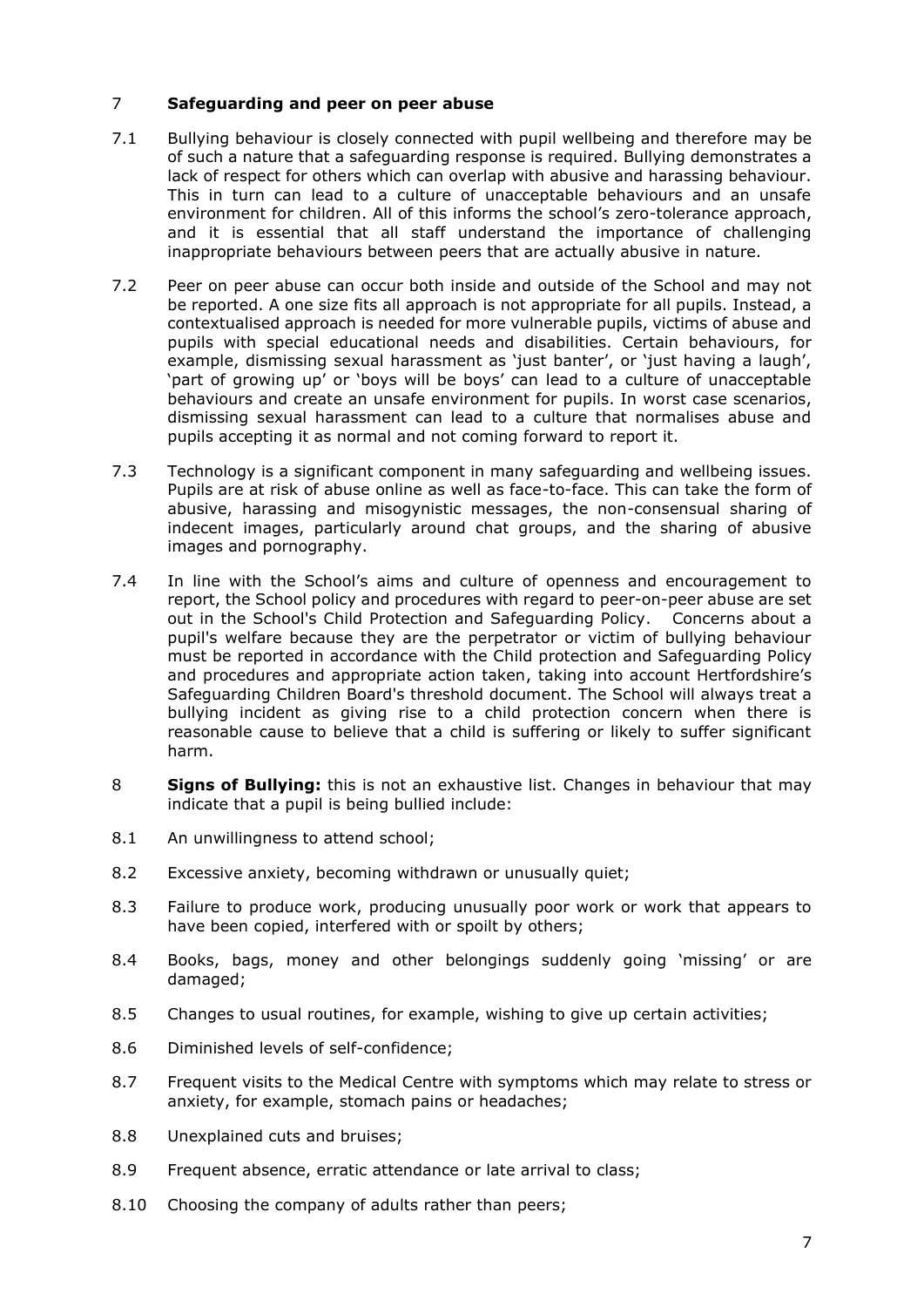- 8.11 Displaying repressed body language and poor eye contact;
- 8.12 Reported difficulty sleeping and indications of low-mood.

# 9 **Anti-bullying culture and systems**

- 9.1 The School's response to bullying does not start at the point at which a pupil has been bullied. Our expectation of all members of the School community is that they will create an environment that prevents bullying from becoming a problem in the first place. This is achieved by:
	- 9.1.1 everyone upholding the School rules;
	- 9.1.2 Pupils, members of staff or volunteer who witness or hear of an incident of bullying, reporting it;
	- 9.1.3 Complaints of bullying always being taken seriously;
	- 9.1.4 Not tolerating unkind actions or remarks or standing by when someone else is being bullied.
- 9.2 In School and in every year group:
	- 9.2.1 discriminatory words and behaviour are treated as unacceptable;
	- 9.2.2 positive attitudes are fostered towards people who are disabled and towards ethnic, religious, cultural and linguistic groups within and outside the School; and
	- 9.2.3 positive attitudes are fostered towards gender and sexuality differences through the curriculum and tutorials.
	- 9.2.4 Happiness surveys are completed every term, the results of which can highlight pupils who may be experiencing difficulties, including bullying.
- 9.3 The School recognises that children with Special Educational Needs and / or disabilities can face additional safeguarding challenges. This can include the possibility of suffering a disproportionate impact from behaviours such as bullying, without necessarily showing any signs of this impact. The School will provide extra pastoral support for such pupils as required.
- 9.4 **Governing Body:** The Governing Body, as proprietor, has overall responsibility for promoting and safeguarding the welfare of pupils at the School, ensuring that those in leadership and management positions actively promote pupil well-being. This includes ensuring that policies and procedures are in place that reflect the values of the School and that these are implemented effectively to:
	- 9.4.1 minimise the risk of bullying at the School so that pupils feel safe and secure;
	- 9.4.2 intervene early in instances of low-level disruption to prevent negative behaviours from escalating;
	- 9.4.3 deal swiftly with allegations of bullying at the School so that pupils feel confident that all incidents will be dealt with appropriately;
	- 9.4.4 Although less likely given the age of the School's pupils, nevertheless; consider any incident of sexual harassment in broad terms so that it can be challenged to prevent the normalisation of behaviours which can provide an environment that may lead to sexual violence.
- 9.5 **Staff and volunteers**: Through their training and experience, members of staff and volunteers are expected to promote an anti-bullying culture by: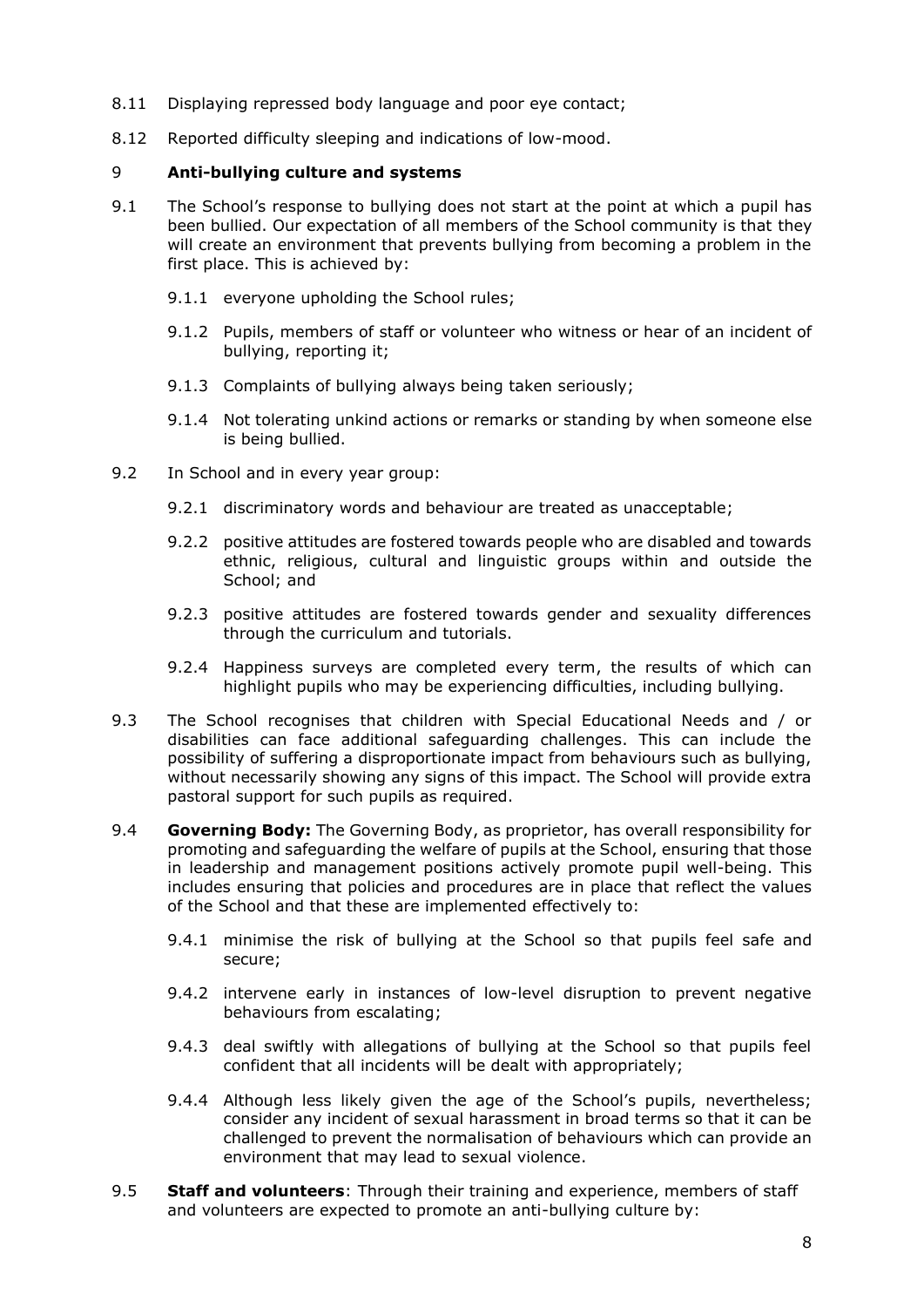- 9.5.1 Upholding the School rules and values;
- 9.5.2 Reporting any incidence of bullying in accordance with the terms of this and related policies;
- 9.5.3 Ensuring that complaints of bullying are always taken seriously;
- 9.5.4 Ensuring that no-one will tolerate unkind actions or remarks or stand by when someone is being bullied;
- 9.5.5 Valuing one another and treating each other with respect and sensitivity;
- 9.5.6 Celebrating achievement;
- 9.5.7 Anticipating problems and providing support;
- 9.5.8 Thinking carefully before speaking / acting in a certain way which may cause argument, distress or embarrassment;
- 9.5.9 Appreciating what may seem fun to some, particularly a group, may be much more threatening to others, particularly an individual.
- 9.5.10 Respecting differences (of origin, appearance, personality), protecting and supporting those who are unhappy or vulnerable and keeping in mind that everyone has rights and duties;
- 9.5.11 disciplining fairly, consistently and reasonably, taking into account any special educational needs or disabilities of the pupil and the needs of vulnerable pupils;
- 9.5.12 making opportunities to listen to pupils;
- 9.5.13 acting as advocates of pupils;
- 9.5.14 Working together to create a school in which people live harmoniously.
- 9.6 All of the above apply to interaction in person or in cyberspace, via the use of any form of technology.
- 9.7 It is everyone's responsibility to ensure, whatever the circumstances, that no-one becomes a victim of bullying. A person may be vulnerable to bullying because of their age, physical appearance, nationality, colour, sex, sexual orientation, gender reassignment, religion or belief, culture or learning difficulty, disability, home circumstances or because they are new in the School, appears to be uncertain or has no friends.

# 9.8 **Pupils**

- 9.8.1 In every year group:
	- (a) Discriminatory and offensive words and behaviour are treated as unacceptable;
	- (b) Positive attitudes are fostered towards people with any protected characteristics, including those who are disabled and towards ethnic, religious, cultural and linguistic groups both within and outside of school; and
	- (c) Positive attitudes are fostered towards gender and sexuality differences towards gender and sexuality differences through the curriculum and tutorials.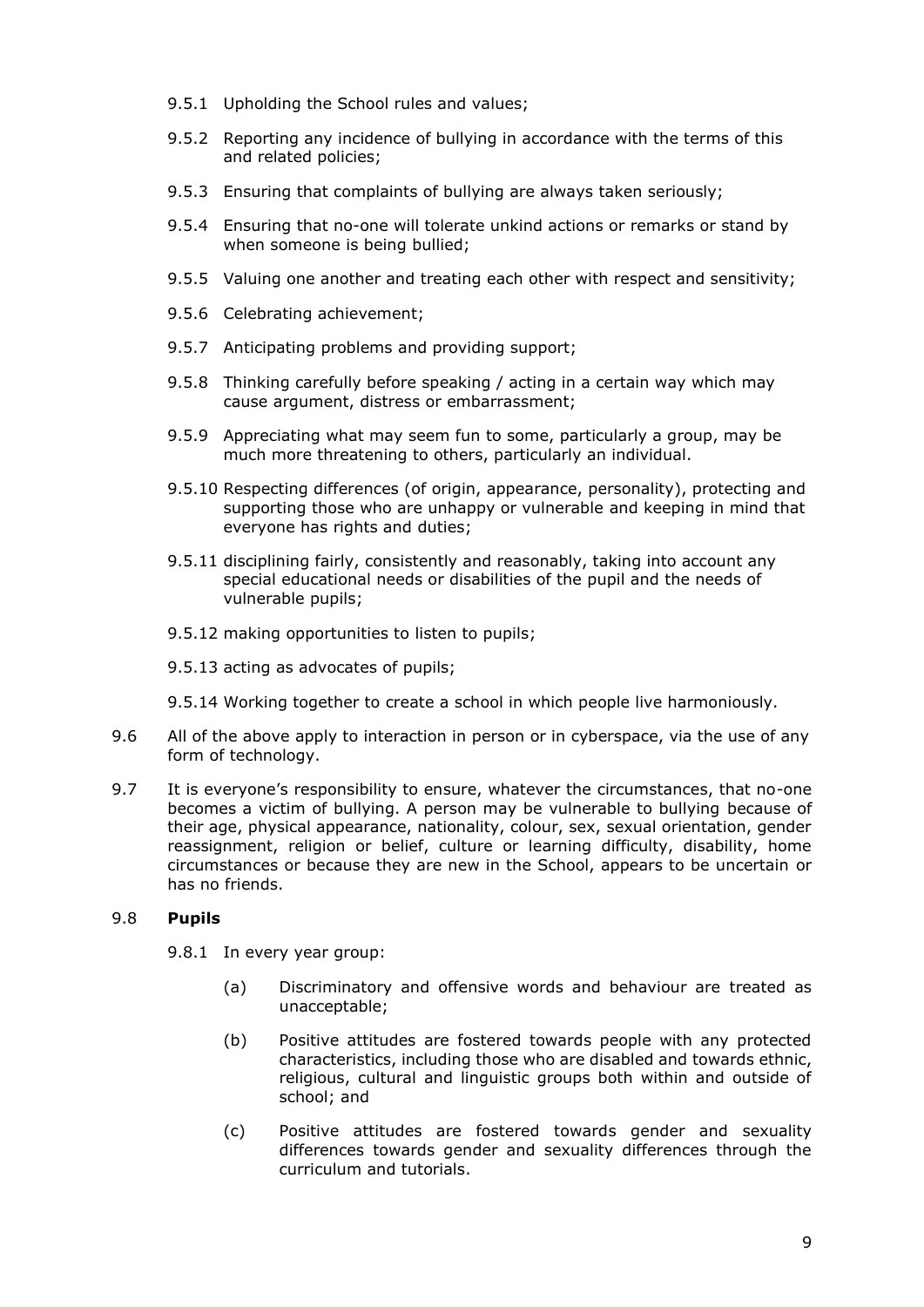- 9.8.2 Through the School's pastoral care systems, all pupils from nursery upwards are informed and taught that bullying will not be tolerated in the School. The message is reinforced via form-time, PSHEE and assemblies. Our PSHEE programme is structured to give pupils an awareness of their social and moral responsibilities as they progress through the School. The programme is structured in such a way as to reinforce messages about community involvement and taking care of each other. It includes a focus on equality and diversity and the importance of avoiding prejudicial language. Other lessons highlight the issue of bullying and reinforce this message by developing social skills and teaching moral and spiritual values that show that bullying is unacceptable. All pupils, including boarders, know how to report anxieties to a member of staff, their House Parents or the School's Independent Listener. They are encouraged:
- 9.8.3 To treat each other with respect at all times, inside and outside of school;
- 9.8.4 to celebrate the effort and achievements of others;
- 9.8.5 to hold and promote positive attitudes;
- 9.8.6 to feel able to share problems with staff and know that those who report bullying in good faith will not be punished and will be supported;
- 9.8.7 to turn to someone they trust, if they have a problem;
- 9.8.8 to be kind, considerate and tolerant towards others;
- 9.8.9 to be aware of the impact their behaviour can have on others;
- 9.8.10 to challenge their peers if they are unkind to others;
- 9.8.11 to use technology safely and securely and to be aware of the risks and impact of the use of technology on themselves and others.
- 9.9 **Parents:** The School will take active measures to promote an anti-bullying culture and reinforce the message that bullying will not be tolerated in the School. This is achieved through:
	- 9.9.1 Making parents aware of the School's policy so that they are clear on what to do if their child experiences bullying and the part they can play to prevent bullying;
	- 9.9.2 school communications and talks.

#### 9.10 **Why incidents might not be reported**

- 9.10.1 **Victim**: There are many reasons why a pupil who has suffered bullying may be reluctant to report it. He / she may become demoralised and may think, for example:
	- (a) it is telling tales;
	- (b) they won't believe me because the person I am complaining about is popular and I am not, and I will become even more unpopular;
	- (c) the things they are saying and doing are too embarrassing to discuss with an adult;
	- (d) it is all my fault anyway for being overweight / too studious etc;
	- (e) there are too many of them; there is nothing the staff can do;
	- (f) it will get back to my parents and they will think less of me;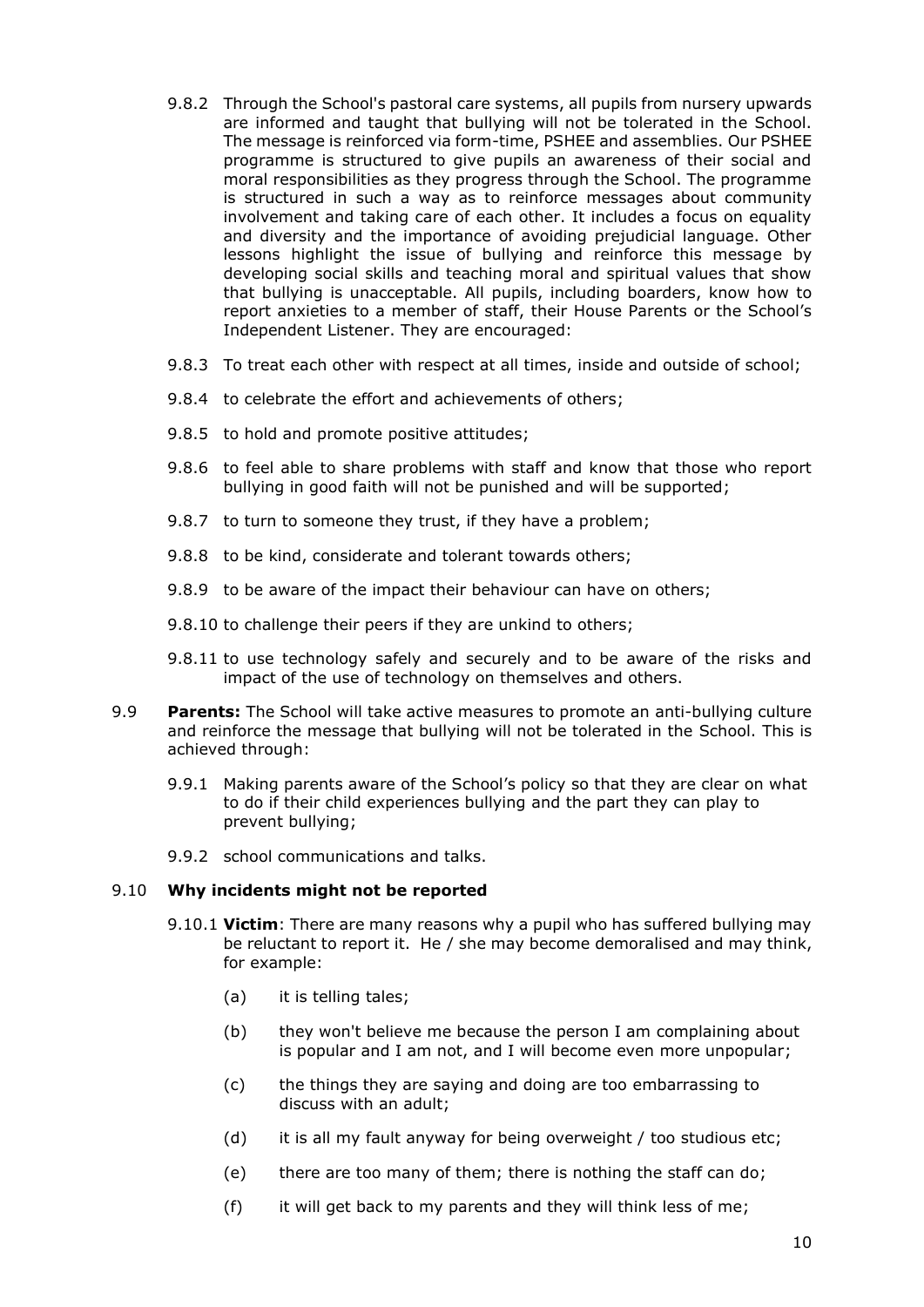- (g) I will just try and toughen up and grow a thicker skin;
- (h) I will lie low and not draw attention to myself;
- (i) this is a normal part of growing up and going to school.
- 9.10.2 **Witnesses**: There are also reasons why a pupil who has witnessed or learned of bullying behaviour may not want to make a report. He / she may think:
	- (a) it is "grassing" and I will become unpopular;
	- (b) it is not my concern anyway;
	- (c) I don't like the victim and I would find it embarrassing to be associated with him / her.
- 9.11 Any of these responses would be contrary to the culture at and values of the School. When the School implements this policy it encourages every pupil (and their parents) to understand that:
	- 9.11.1 every complaint of bullying will be taken seriously;
	- 9.11.2 members of staff and volunteers will deal with a complaint correctly and effectively in accordance with their experience and the training they have received;
	- 9.11.3 there is a solution to nearly every problem of bullying;
	- 9.11.4 a pupil who complains will receive support and advice and in many cases the problem can be dealt with on a no-names basis;
	- 9.11.5 the primary aim will be for the bullying to cease, not the punishment of the bully unless this is necessary;
	- 9.11.6 the School may need to support the bully as well so we can address the causes of bullying behaviour.

#### 10 **Anti-bullying systems**

- 10.1 The School's systems for detecting and dealing with bullying are designed to operate vertically (through all year groups) and horizontally (within year groups and in the classroom and other activities).
- 10.2 Members of staff and volunteers are vigilant at all times but particularly:

10.2.1 On arrival and departure from School;

- 10.2.2 before and after lessons;
- 10.2.3 in the queue for the dining hall and in the dining hall itself;
- 10.2.4 in School corridors and communal spaces;

10.2.5 on School transport / School trips;

10.2.6 in boarding houses.

10.3 **Education:** Measures are taken throughout each year to educate pupils about bullying and this policy. These measures include:

10.3.1 the PSHEE curriculum includes lessons on bullying;

10.3.2 anti-bullying posters placed around the School;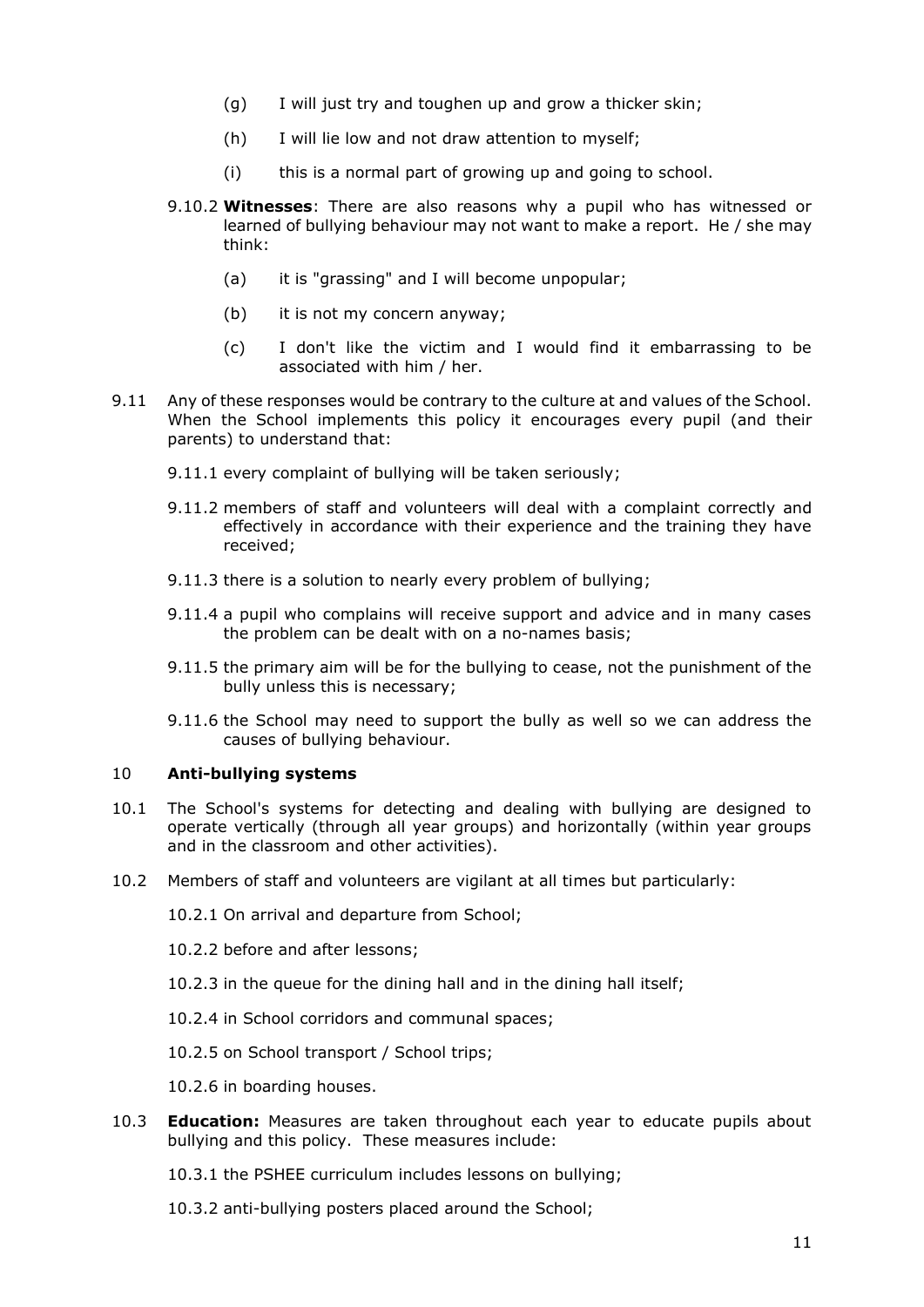- 10.3.3 anti-bullying messages are given in assemblies;
- 10.3.4 once a year we participate in anti-bullying week;
- 10.3.5 Form Time discussions;
- 10.3.6 online safety is a key aspect of all areas of the curriculum. Parents are informed about online safety issues and the School's strategies to safeguard pupils through correspondence and annual events held by the School to raise awareness. See the School's Online Safety Policy for further information about the School's online safety strategy;
- 10.3.7 Adopting the 'Learning Powers Approach' throughout the School, particularly the emphasis on developing resilience and collaboration.
- 10.4 **Staff training:** Staff awareness is raised in whole staff and departmental meetings and strategies are put in place for action to be taken to reduce the risk of bullying at times and in places where it is most likely to occur. These meetings serve to feedback information from staff and parents, about friendship patterns, particular incidents, any pupil who appears to be isolated, any growing 'power base' and any known conflict between pupils, thereby allowing strategies to be developed and shared.
- 10.5 Appropriate training is provided for all staff, and particularly those in relevant roles, so that they have the necessary professional skills to identify the risk and indications of child abuse and bullying and to deal with cases or potential cases which are detected. In particular, the School aims to ensure that staff and volunteers are:
	- 10.5.1 Aware of groups who may be more vulnerable to bullying and the School's responsibilities under the Equality Act 2010;
	- 10.5.2 Aware of the risk and indications of bullying, and how to deal with cases or potential cases which are detected;
	- 10.5.3 Counselling skills (including bereavement);
	- 10.5.4 Aware of the risks of peer-on-peer abuse and how bullying behaviour may give rise to safeguarding concerns.
- 10.6 The level and frequency of staff training depends on the role of the individual member of staff. The School maintains records of all staff training.
- 10.7 **Pupils' responsibilities:** We emphasise with older pupils the role which is expected of them in setting a good example and being helpful to younger pupils and each other. The House 'Squadrons' enable the older pupils to have responsibility for supporting younger pupils in their squadron. All pupils know they can approach any older pupil in Year 7 and Year 8 (the 'blue jumpers'). Prefects are visible on various duties and pupils know they can approach them.

#### 11 **Record keeping and monitoring**

- 11.1 School staff maintain records of the welfare and development of individual pupils. All records created in accordance with this policy are managed in accordance with the School's Records Management Policy and Procedures.
- 11.2 Records created in relation to this policy are managed in accordance with the School's Records Management Policy.
- 11.3 Records created in accordance with this policy may contain personal data. Please see the School website for the School's Parent Privacy notice which explains how the School will use the personal data of parents and pupils. In addition, staff must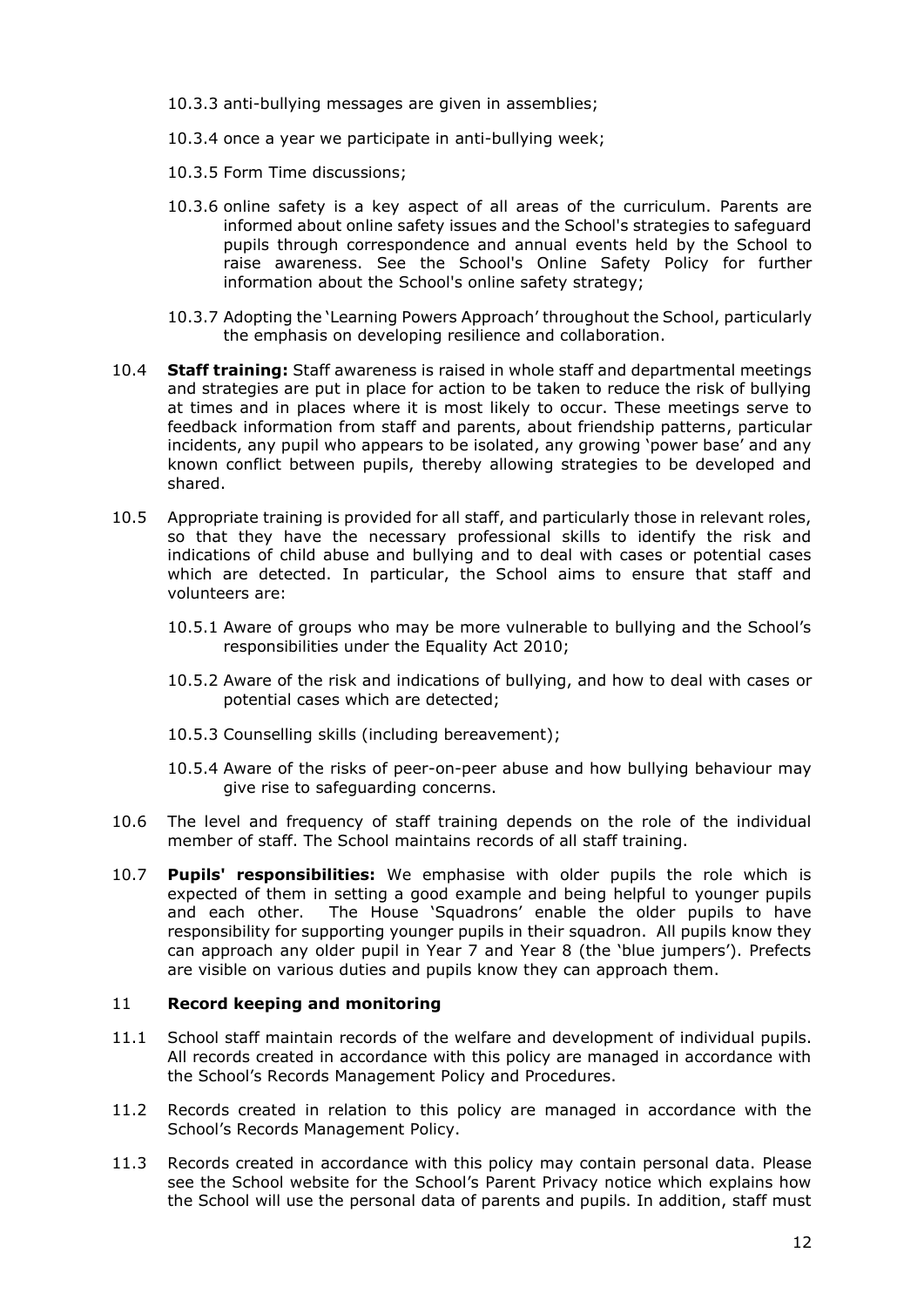ensure that they follow the School's data protection policies and procedures when handing personal data created in connection with this policy. This includes the data protection policy for staff and the guidance contained in the Staff Handbook.

- 11.4 Every complaint or report of bullying is recorded centrally and monitored to enable patterns to be identified, both in relation to individual pupils and across the school as a whole and to evaluate the effectiveness of the School's approach.
- 11.5 Unless a serious criminal offence is suspected, in the event of either a witnessed of reported instance of apparent bullying, the facts must be ascertained from the victim(s), alleged perpetrator(s) and / or witness(es) without delay. A record will be made of who was involved, what happened, when and where. This is then passed to the pupil's Form Teacher who will liaise with

# 12 **Procedures**

12.1 **Guidelines**: The following procedures are a guideline except where expressed in the terms "should" or "must". The best guide is the experience and training of the staff.

# 12.2 **Reporting bullying complaints**

- 12.2.1 **Pupils**: Pupils are encouraged to be open about concerns that they may have in respect of others' happiness. Any pupil who is being bullied, or who is worried about another pupil being bullied, should tell someone without delay and can do so in several ways. He / she can:
	- (a) tell his / her parents, Form Tutor, Houseparents or any member of staff or volunteer at the School or responsible older pupil;
	- (b) contact the Head; either in person or via the confidential 'worry box' in the Pre-Prep, Lower School and Main School Receptions;
	- (c) contact the School Counsellor either in person or via the confidential 'worry box' in the Lower School and Main School Receptions. For the younger pupils within the Pre-prep, the School Counsellor is regularly in the building as part of the PSHEE team, working with small groups of children. Referrals will come via that regular presence or from staff and / or parents.
	- (d) the Independent Listeners, whose details are published on School Noticeboards and in the Pupils' Planner, for advice;
	- (e) in focused PHSEE lessons addressing bullying-related issues;
	- (f) contact Childline.
- 12.2.2 **Parents**: Parents who are concerned that their child is being bullied should inform their child's Form Tutor without delay.
- 12.2.3 **Staff**: This policy focuses mainly on the bullying of pupils by pupils although it is recognised that a staff member could be a victim and on occasion may be perceived to be guilty of bullying. Staff members who are concerned about being bullied or harassed should refer to the School's Staff Handbook. Pupils and parents who feel that a member of staff is bullying should report this in accordance with the procedures set out above.

#### 12.3 **Initial complaint**

12.3.1 Any member of staff or volunteer who learns of alleged bullying behaviour should: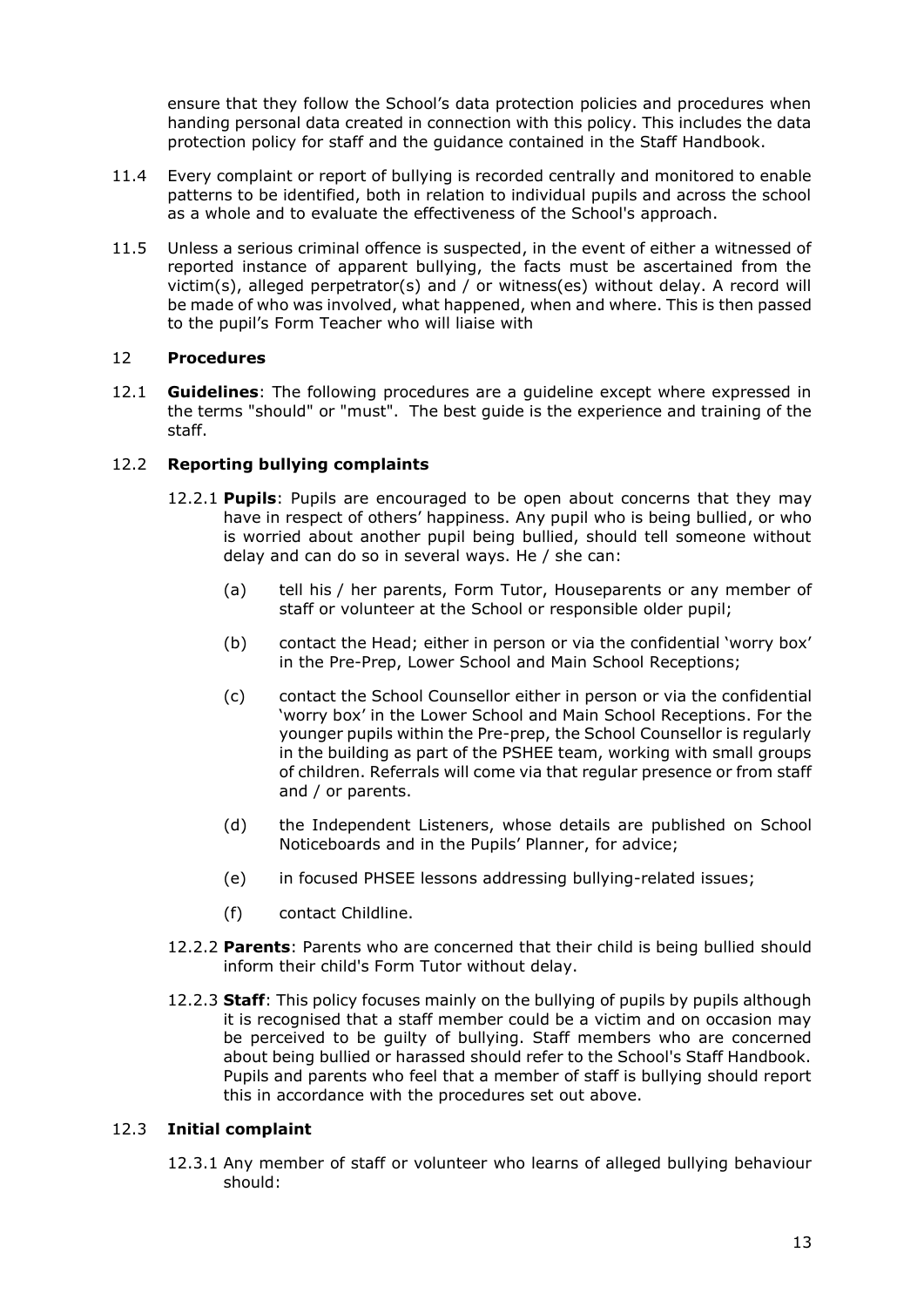- (a) respond quickly and sensitively by offering advice, support and reassurance to the alleged victim. The member of staff should:
	- (i) listen carefully and keep an open mind;
	- (ii) not ask leading questions; and
	- (iii) reassure the child but not give a guarantee of confidentiality;
- (b) report the allegation to the pupil's Form Tutor as soon as possible.
- 12.3.2 The pupil's Form Teacher and Head of Year agree on a strategy for dealing with the matter in conjunction with the Deputy Head (Pastoral).
- 12.3.3 If the alleged bullying behaviour raises a safeguarding concern, the matter should be reported in accordance with the School's Child Protection and Safeguarding Policy and Procedures before further investigation is carried out.

# 12.4 **Assessment**

- 12.4.1 The pupil's Head of Year will normally see the victim and (unless the case is very serious) any witnesses without delay and form an initial view of the allegation. The assessment will consider:
	- (a) the nature of the incident(s) physical? verbal? exclusionary? Etc.;
	- (b) is it a "one-off" incident involving an individual or a group?
	- (c) is it part of a pattern of behaviour by an individual or a group?
	- (d) has physical injury been caused? Who should be informed? Head? Parents? The School's Designated Safeguarding Lead? Children's Social Care? The police?
	- (e) can the alleged bully be questioned without disclosing the victim's identity?
	- (f) what is the likely outcome if the allegation proves to be correct?
- 12.4.2 At this stage, the possible outcomes for an incident which is not too serious include:
	- (a) there has been a misunderstanding which can be explained sympathetically to the alleged victim with advice to the *alleged bully; or*
	- (b) the complaint is justified in whole or in part, and further action will be needed (see Range of Actions, below).

#### 12.5 **Serious incidents**

- 12.5.1 If at any stage the alleged bullying behaviour raises a safeguarding concern, the School's Child Protection and Safeguarding Policy and Procedures should be followed before further investigation is carried out.
- 12.5.2 Otherwise, in cases where the pupil's Form Tutor and Head of Year believe that serious bullying behaviour has occurred involving a pupil or has recurred after warnings have been given to the "bully", he / she will refer the matter to the Deputy Head (Pastoral). The Deputy Head (Pastoral) will then: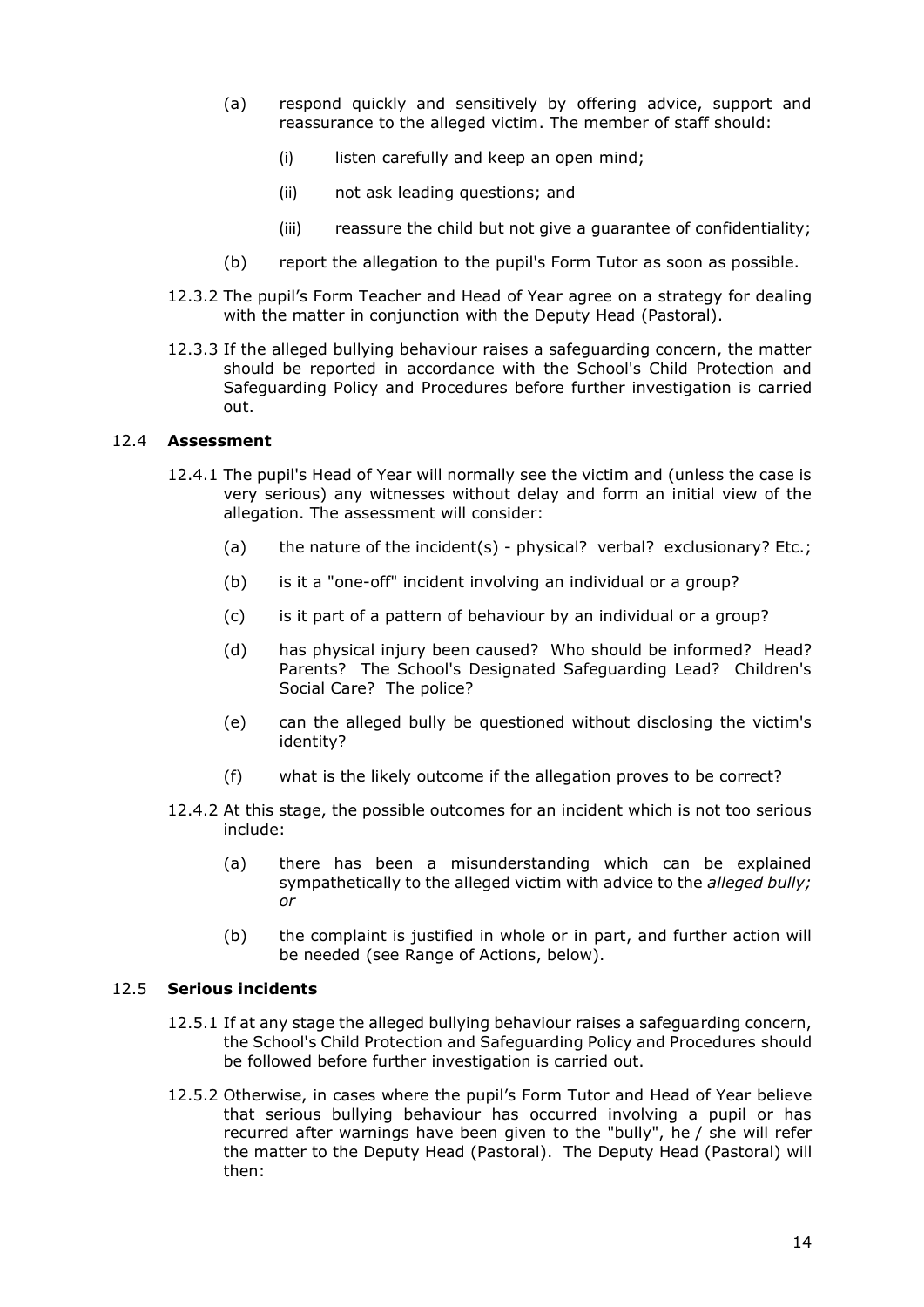- (a) interview the alleged victim, bully and any witnesses separately, in order to establish the facts of the case. He / she may decide to ask another senior member of staff to be present; and
- (b) send a summary of his / her findings to the Head and other relevant staff.
- 12.5.3 Together with the Head, the Deputy Head (Pastoral) will decide on the action to be taken in accordance with the Range of Actions set out below.
- 12.5.4 The Head or the Deputy Head (Pastoral) will notify the parents of the victim and bully, giving them details of the case and the action being taken. Such action may include further investigation in accordance with the School's Behaviour and Discipline Policy and the Expulsion, Removal and Review Policy.
- 12.6 **Range of Actions**: When a complaint of bullying behaviour is upheld, the range of responses will include one or more of the following:
	- 12.6.1 consideration as to whether the bullying incident should be addressed as a safeguarding concern and if so, the School's Child Protection and Safeguarding Policy and Procedures will be followed;
	- 12.6.2 advice and support for the victim and, where appropriate, establishing a course of action to help the victim, including support from external services where appropriate;
	- 12.6.3 advice and support to the bully in trying to change his / her behaviour. This may include clear instructions and a warning or final warning;
	- 12.6.4 consideration of the motivation behind the bullying behaviour and whether external services should be used to tackle any underlying issues of the bully which contributed to the bullying behaviour. If these considerations give rise to safeguarding concerns relating to the bullying, the School's child protection procedures will be followed;
	- 12.6.5 a supervised meeting between the bully and the victim to discuss their differences and the ways in which they may be able to avoid future conflict (only with the victim's express agreement);
	- 12.6.6 a disciplinary sanction against the bully, in accordance with the School's Behaviour and Discipline Policy. In a very serious case or a case of persistent bullying, a pupil may be required to leave the School permanently in accordance with the School's Expulsion, Removal and Review Policy. Any disciplinary action will be applied fairly, consistently and reasonably, taking into account any special educational needs or disabilities and the needs of vulnerable pupils;
	- 12.6.7 action to break up a "power base";
	- 12.6.8 confiscation of mobile electronic devices, increased monitoring procedures or limiting access to the School's internet and email facilities if cyberbullying is found to have taken place (see also the School's Acceptable Use Policy for Pupils);
	- 12.6.9 moving either the bully or victim to another form group after consultation with the pupil, his / her parents and the relevant staff;
	- 12.6.10 involving Children's Social Care or the police;
	- 12.6.11 notifying the parents of one or both pupils about the case and the action which has been taken;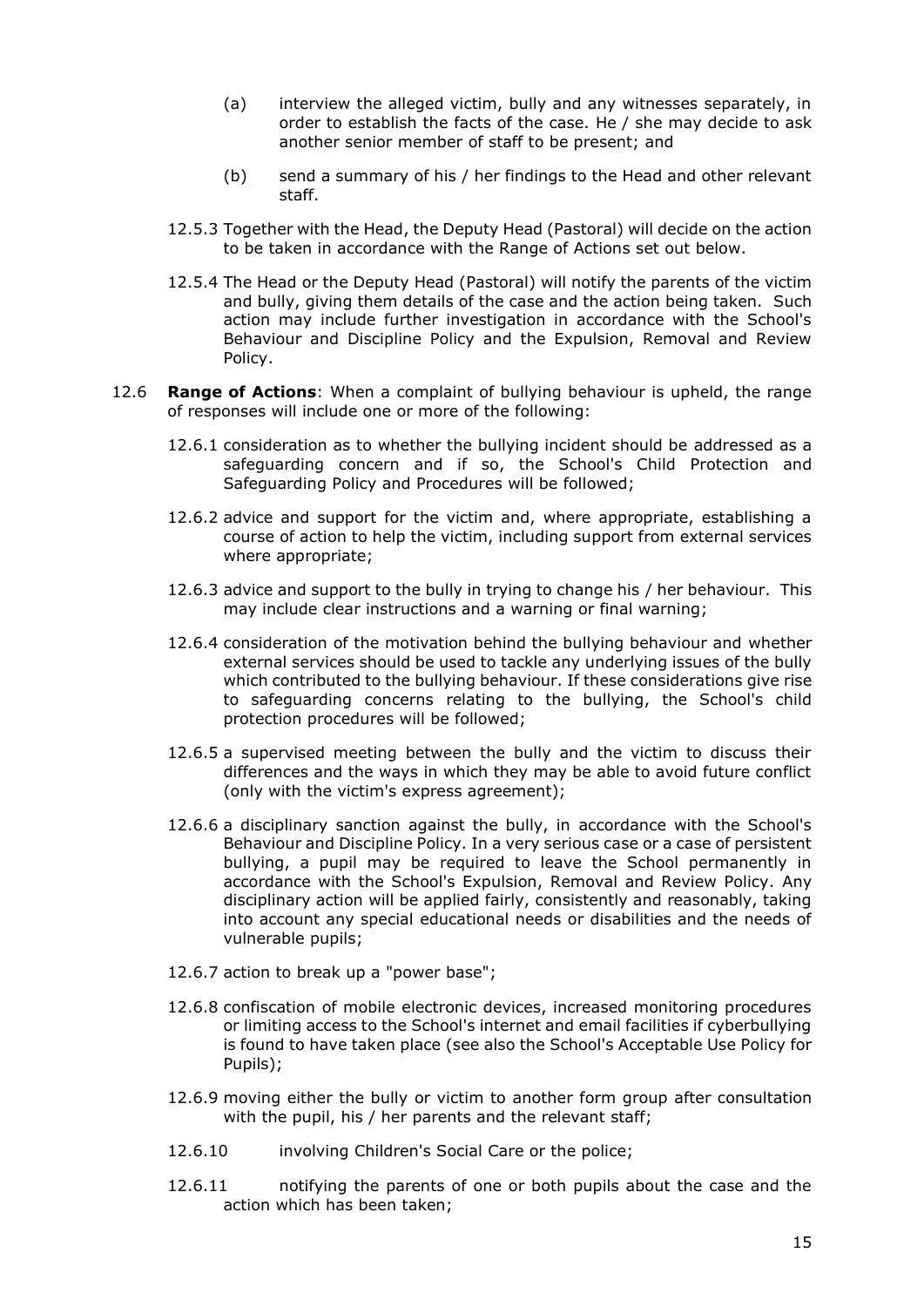#### 12.6.12 such other action as may appear to the Head to be appropriate.

# 12.7 **Supporting those severely impacted by bullying:**

- 12.7.1 The School acknowledges that removing bullied pupils from school can make it difficult to reintegrate. However, in some circumstances, the consequence of being bullied may have had a severe impact on a pupil's social, emotional or mental health and may have impacted on a pupil's ability to learn. The School will do all that is reasonably possible to ensure bullied pupils continue to learn and maintain their educational progression by putting in place proportionate short-term alternative on-site provision where necessary.
- 12.7.2 If the pupil is considered to have significantly greater difficulty learning than the majority of those of the same age, because of the impact of bullying, the School will consider whether the pupil will benefit from being assessed for special educational needs.
- 12.7.3 For all incidents of bullying, whether isolated or occurring over a period of time, disciplinary sanctions will be applied fairly, consistently and reasonably, taking into account any special educational needs or disabilities of the pupil and the needs of vulnerable pupils. Sanctions may extend to a fixed term exclusion, removal, or in the most serious of cases, permanent exclusion. In the Pre-Prep, this could include time-out and reporting to the head of Pre-prep at regular intervals. Counselling may be maintained for both parties even after any sanction has been applied.
- 12.8 **Monitoring**: The position should be monitored for as long as necessary thereafter. Action may include:
	- 12.8.1 sharing information with some or all colleagues and with those pupils who have day-today contact with certain pupils so that they may be alert to the need to monitor certain pupils closely; ongoing counselling and support;
	- 12.8.2 vigilance;
	- 12.8.3 mentioning the incident at meetings of staff;
	- 12.8.4 reviewing vulnerable individuals and areas of the School;
	- 12.8.5 liaison between Heads of Year, the outcome being recorded in the Bulling Register, maintained by the Deputy Head (Pastoral).

# 12.9 **Risk Assessment**

- 12.9.1 Where a concern about a pupil's welfare is identified, the risks to that pupil's welfare will be assessed and appropriate action will be taken to reduce the risk identified (see the School's risk Assessment for pupil Welfare Policy).
- 12.9.2 The format of the risk assessment may vary and may be included as part of the School's overall response ot a welfare issue, including the use of individual pupil welfare plans (such as behaviour, healthcare and education plans, as appropriate). Regardless of the form used, the approach taken by the School to promoting pupil welfare will be systematic and pupil focused.
- 12.9.3 The Heads of the different sections of the School have overall responsibility for ensuring that matters which affect pupil welfare are adequately risk assessed and for ensuring that the relevant findings are implemented, monitored and evaluated.
- 12.9.4 Day to day responsibility to carry out risk assessments under this policy is delegated to the Deputy Head (Pastoral).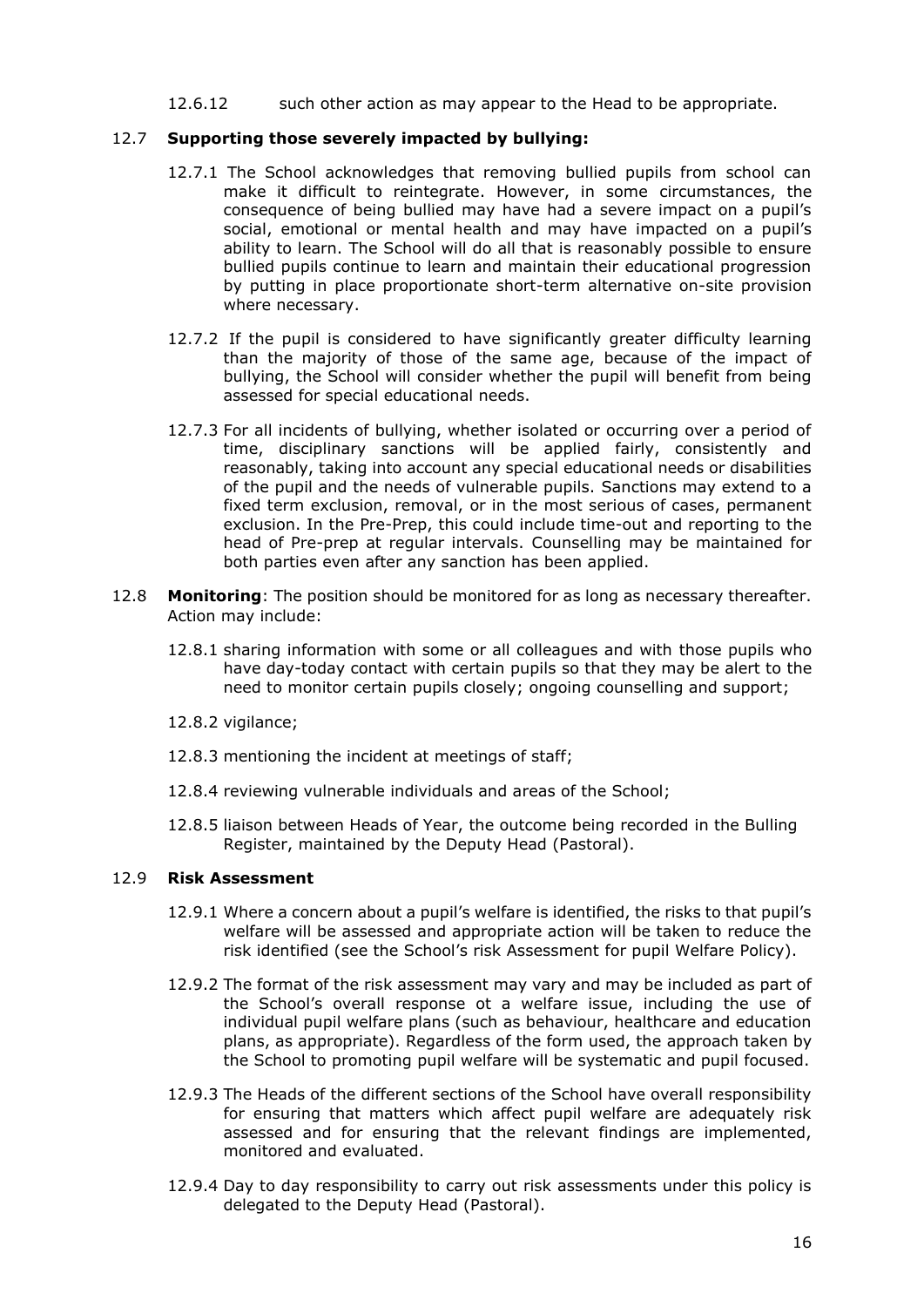# 13 **Record keeping**

13.1 The Deputy Head (Pastoral) will maintain a centralised record of all allegations or reports of bullying, including details of those involved and the action taken.

# 14 **Monitoring and review**

- 14.1 The Deputy Head (Pastoral) will monitor the centralised record of bullying incidents on a regular basis to identify patterns in behaviour and the effectiveness of the School's anti-bullying procedures.
- 14.2 The Deputy Head (Pastoral) will review and make revisions to this policy on an annual basis, or more regularly as required taking into account any advice published by the DfE together with the record of any bullying incidents.
- 14.3 The Board of Governors will consider the revisions made as part of its collective responsibility to carry out an annual review of safeguarding.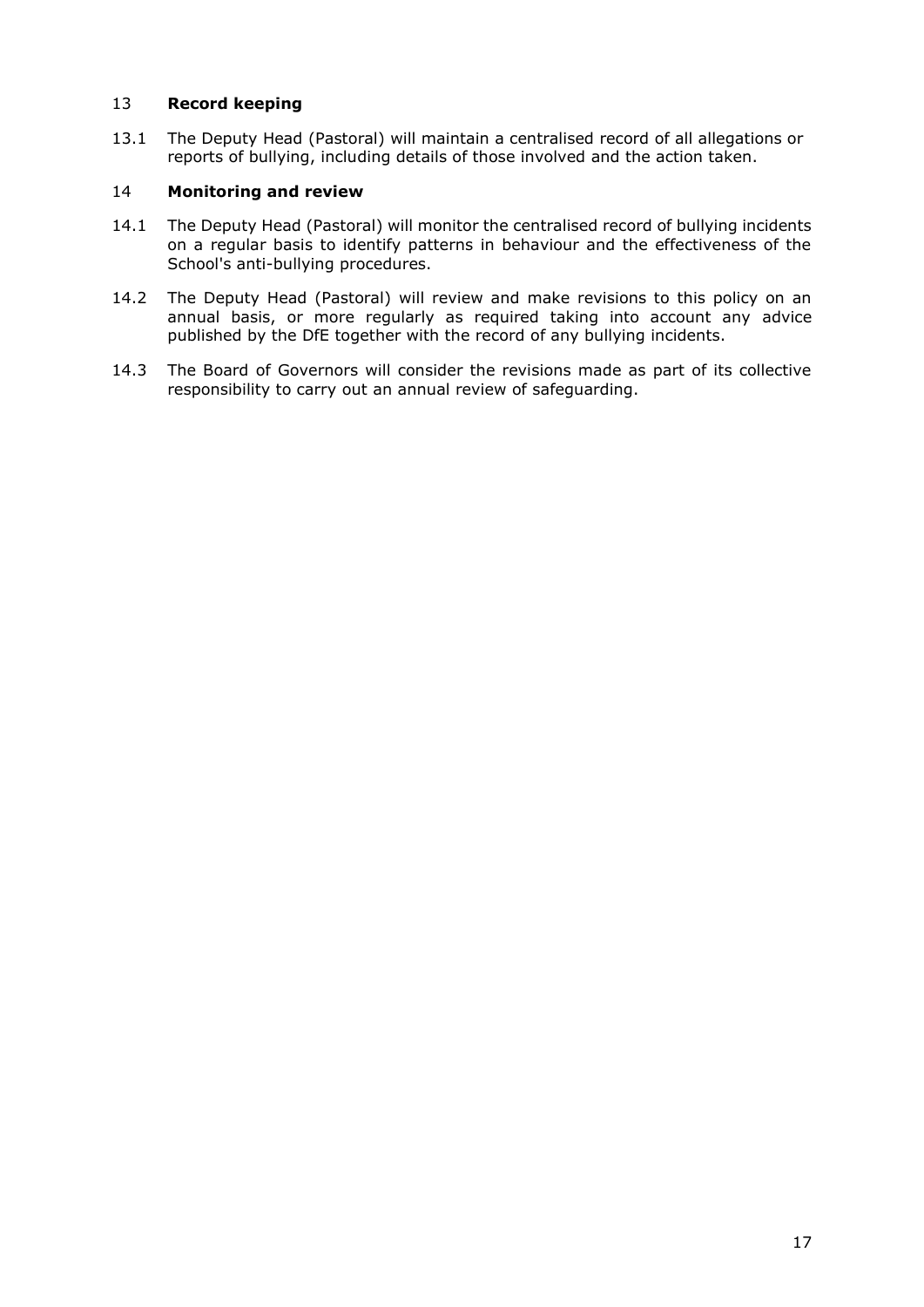| Governors' Committee normally reviewing:                | Governance Committee                                                                                                                             |
|---------------------------------------------------------|--------------------------------------------------------------------------------------------------------------------------------------------------|
| Effective from:                                         | December 2021                                                                                                                                    |
| Date last formally approved:                            |                                                                                                                                                  |
| Date of next review:                                    | December 2022                                                                                                                                    |
| Person responsible for implementation<br>and monitoring | Deputy Head, (Pastoral)                                                                                                                          |
| Related policies and procedures:                        | Child Protection and Safeguarding policy<br>Behaviour and Discipline policy<br>Safe & Acceptable Use of ICT<br><b>Equal Opportunities Policy</b> |